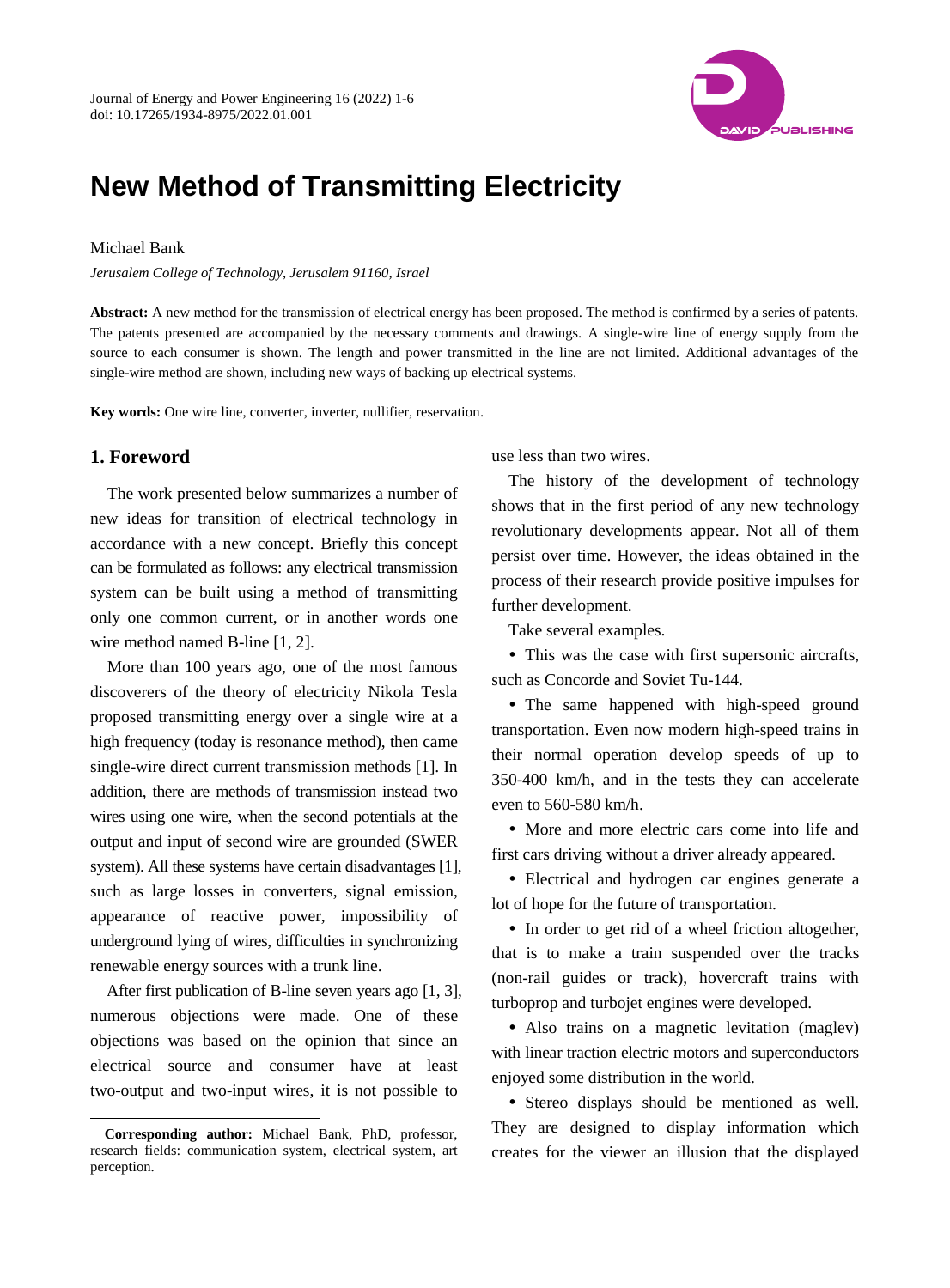objects have real volume and an illusion of partial or complete immersion in a scene due to the stereoscopic effect.

 Today it is believed that the only method that allows you to get a truly three-dimensional image is the use of holograms.

## **2. B-Line Method in Patents**

But let us now come back to electrical transmitting systems.

The most expensive parts in electrical systems are wires. B-line method will allow making electrical systems 5-8 times cheaper than it takes place now. With this method it will be possible to remove the existing multi-wire systems on high supports and to replace them with one underground wire.

Transmitting electrical energy through one wire is not a trivial task. In all known multi-wires systems the input currents in different wires have different polarities or different phases. It is a serious problem to summing energy of these currents.

The same problems exist in output. We have to receive several currents corresponding to a consumer structure. For solving these problems new ideas are needed to develop new methods and new constructions.

Let us consider these solutions which are disclosed in patents.

## *2.1 US Patent No.9,608,441*

Patent deals with two-wire systems with a

single-wire electrical transmission line.

Abstract. A single-wire electric transmission line system that includes power sources having first and second poles and a phase shifting device, coupled to one of the poles of the power source, in such a manner that the phase shifting device shifts the phase of a first signal propagating through the pole such that the shifted phase of the first signal will be essentially identical to the phase of a second signal propagating through the other pole. The shifted first signal is added to the second signal with essentially the same phase of second signal, whenever both poles are connected together to form a single-wire, through which the resulting added signal propagates.

The input signal here is a usual two-wire signal, and the polarities in both signals are opposite. For achieving the same polarities a phase shifter or an inverter (a polarity changer) can be used. Now both currents can be summed.

If one needs to receive currents as an output, one must divide a common current into two equals' currents and to include an inverter in one of them (see Fig. 1). The inverter can be made by a transformer with oppositely connected windings. On high frequencies the inverter can be formed as a delay line with half-wave length.

#### *2.2 US Patent No.9,246,405*

This patent discloses an electrical energy transmission system with a single transmission line. It deals with



**Fig. 1 Two-wire system transformed to B-line.**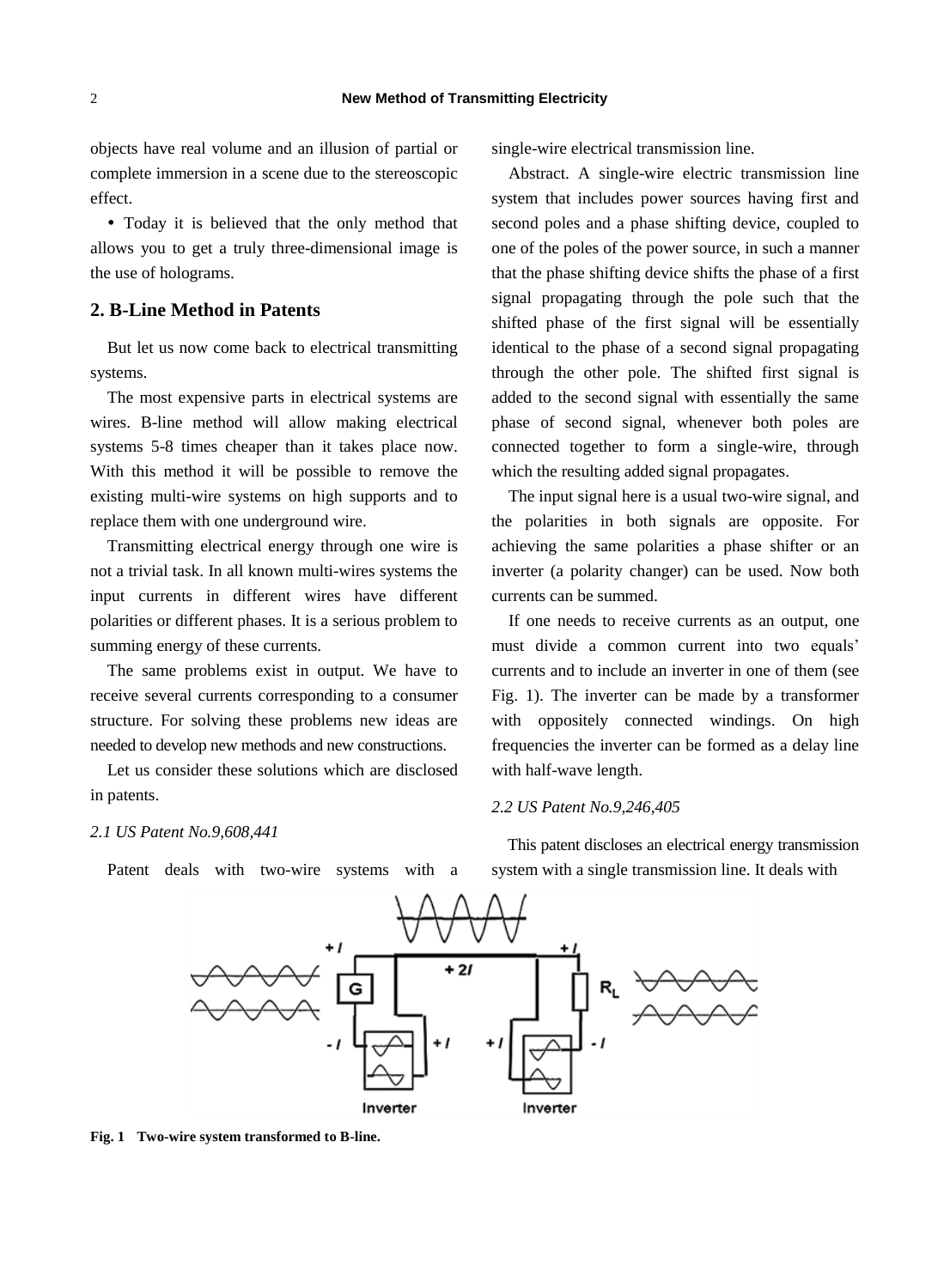

#### **Fig. 2 Three-phase to two-phase transform.**

three-phase electrical systems.

In its abstract it is stated that an electrical energy transmission system has a three-phase electric current power source which generates a three-phase electric current having three electric currents, a converting device which converts the three-phase electric current to obtain a common electric current signal formed by summation of three electric currents having the same phases, and a single-line electrical transmission line which transmits further the thusly produced common electric current signal.

In this patent it is proposed to use phase shifts for receiving the same phases in all three currents. The formulas for this method are provided in the patent description. If one needs to use currents as input of two-wire system one must divide a common current into two equal currents and to use converter in one of them (see Fig. 2).

#### *2.3 US Patent No.10,305,289*

This patent discloses a phase converter for a vector conversion of three-phase electrical signals.

It is stated in it that a phase converter for electrical signals is configured for obtaining a vector sum of phase signals or subdividing one signal into several phase signals, including transformers and configured for successive addition of signals received from secondary windings of the transformers and inversion of one or several of the signals, or for subdivision of the one signal into the several phase signals.

In an Abstract of this patent it is proposed and justified that for receiving one common signal instead three-phase signal one can summarize two signals from three-phase signals and add a third signal from three-phase signals after inverting (see Fig. 3 left part before switch). As a result a current is received with amplitude two times more than an amplitude in each phase. This method includes a more detailed description of a three-phase output description and explanation (see in Refs. [4, 5]).

#### *2.4 US Patent No.10,250,061*

System for charging electrically drives vehicles with a single line for transmitting electric current from a source to a charging station.

The system disclosed in this patent solves a problem of fast charging of electric cars on a long road. One needs high voltage for fast charging, but it is difficult to find a high voltage on long roads. In the patent it is proposed to use in the beginning of road a one wire source with a high voltage and transmit this electricity in a wire under asphalt along the road. In any part of the road one can use a charging station, which can supply to the electric car in a different way a current including DC. In the end of road the last charging station must be provided.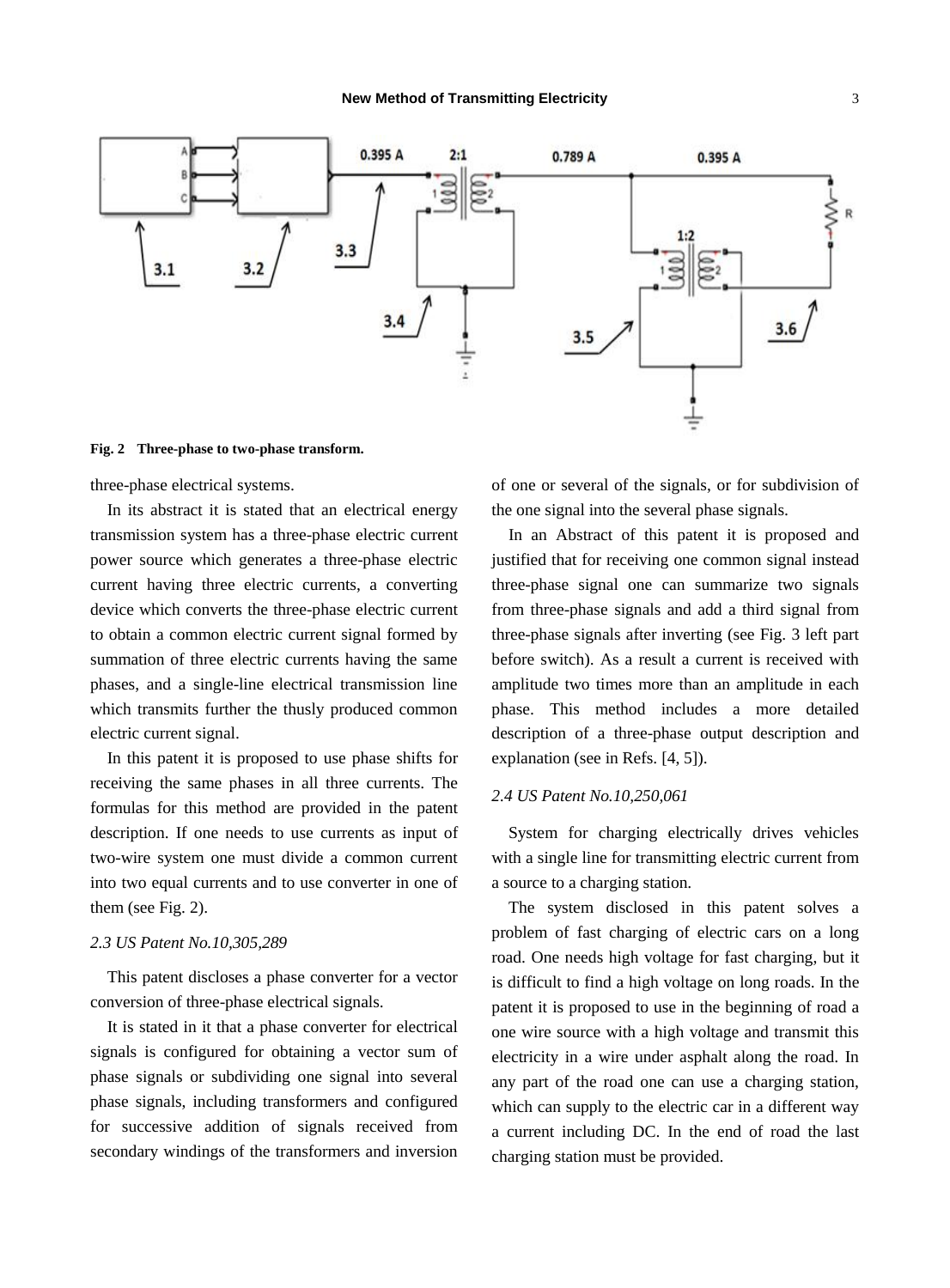

**Fig. 3 Phase convertor schema and two wires output.**

#### *2.5 US Patent Application No.17/317,508*

It discloses an electrical energy transmission system which does not require reservation.

It is explained in Abstract that an electric energy transmission system which does not need a reservation has a generator generating a multi-phase electric current, a converter converting it into another electric current, an electric current network connected with the converter and having a first group of electric current wires extending towards electric current users and a second group of electric current lines electrically connecting the electric current of the first group with each other, and plurality of consumer blocks connected with the network and having users which use different electric currents and further converters converting the electric current transmitted by the network into the different electric currents and supplying the different electric currents to the electric current users.

With this solution one can use for reliably transmitted electrical current without a reservation, using several identical wires, each of them transmitting the same common current *I*. For this purpose a common wire is divided in *M* wires, each of them for transmitting an electric current of value *I*/*M*. These wires are being laid with distance d between them. Therefore a common current is transmitted without using a common wire, but through several wires with a cross section *M* times smaller than that of the common wire. If any section is damaged, the current will continue to flow to the consumer through a detour.

# **3. Common Principles of Building One-Wire Electrical Transmission Systems**

The name of this wire and the names of such systems needed explanation. A one-wire system or B-line system is a system which allows transmitting all signals by one current. However, one can divide a current into several equals' currents and transmit them through several wires. But this system will be B-line system also, because an arithmetical sum of currents here is a common current.

B-line system can be relatively new blocks. There are inverters and converters. An inverter is a block which changes polarity of a signal. It can be made by a delay line with a length equal to a half of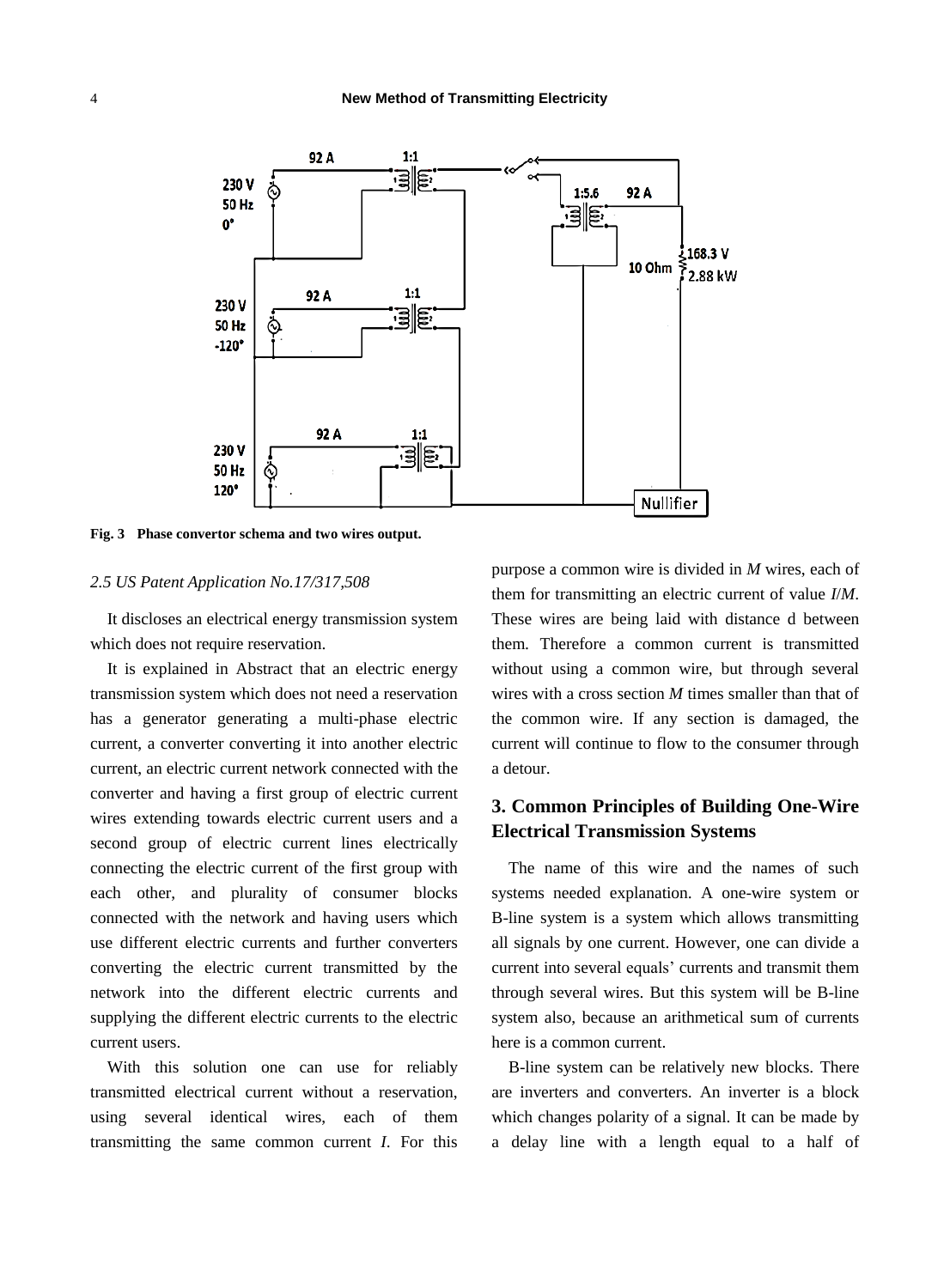wavelength. At low frequencies, for example 50 or 60 Hz it is impossible. At 50 Hz the wavelength is equal to 6,000 km. At these frequencies inverters can be made by a transformer with back-connected windings. One point of a first winding is connected to an opposite point of second winding. This point must be connected to a nullifier or a grounding also. This connection with the grounding does not mean that we have any energy losses. The current goes in a ground, but a ground resistance is near to zero [6]. Thus this current does not work.

The potentials of these points seem to be turning around zero.

The system which uses the B-Line method in charging systems must include connection with electric car converters 1-3 or 1-DC.

In case of the connector 1-3 a three-phase rectifier is used in a car. It will cause smaller losses with use of a converter 1-DC (see Fig. 4) if this corresponds to the charging input in the car.

The converter is a block which changes a quantity of wires in an input and an output for keeping a power of the signal.

For converting signals from several signals to one,

it is necessary to equalize the phases of the input signals. After that these signals can be summated with one another. This process in a converter 3-1 is proposed in Ref. [6] (see Fig. 3).

In B-line systems one can use "one wire" transformer (see Fig. 5). The second ends of windings must be with potential zero. For this one can use nullifier or grounding.

All written in this part can be summarized as following. Any complicated electrical system from current source till devise on kitchen can be made as B-line (see Fig. 5).







**Fig. 5 Full single-wire system.**